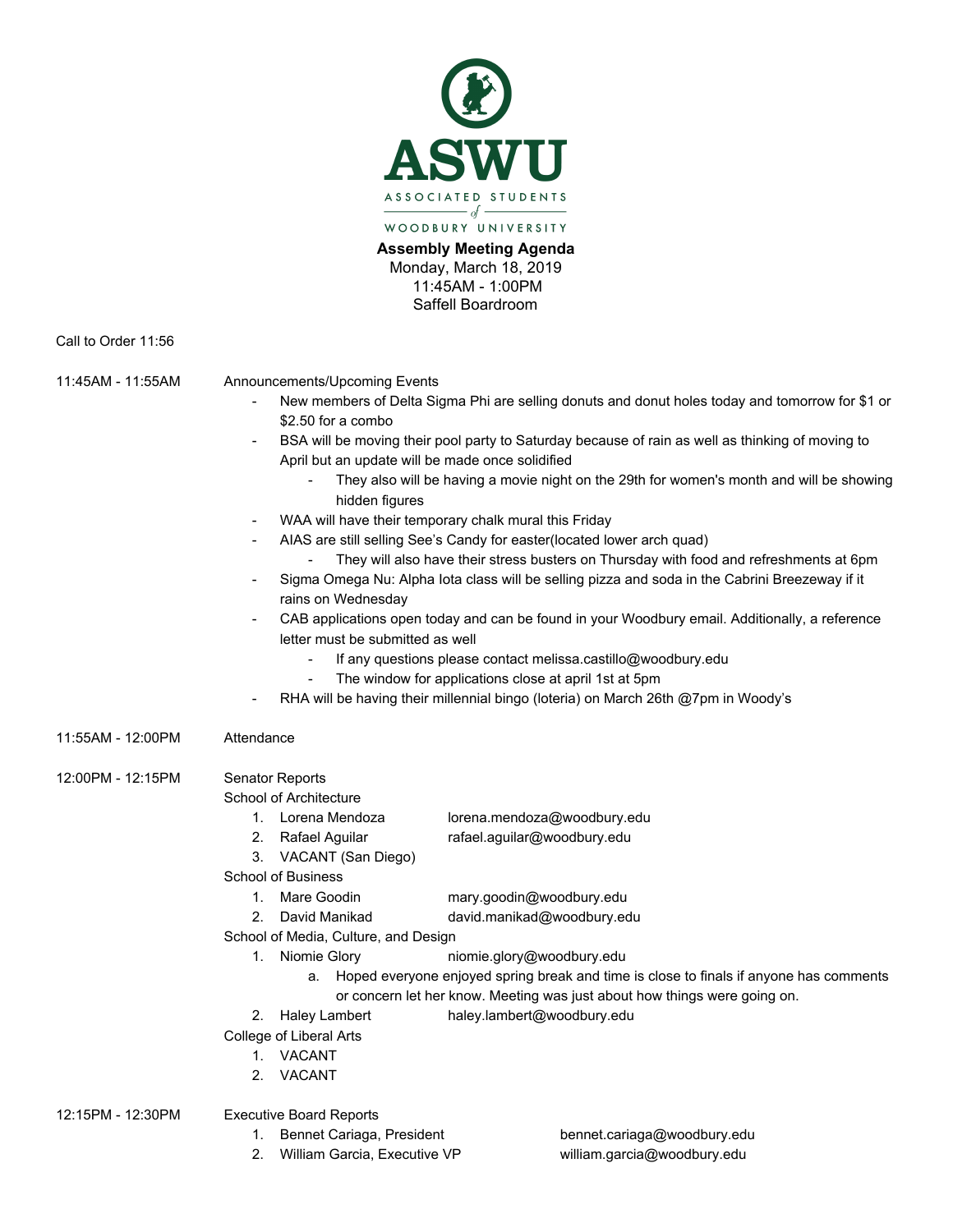|                                      | Veronia Alkomos, VP of Finance<br>veronia.alkomos@woodbury.edu<br>3.<br>Destiny Garcia, VP of Student Orgs<br>destiny.garcia@woodbury.edu<br>4.<br>adam.ramirez@woodbury.edu<br>Adam Ramirez, VP of Marketing<br>5.<br>Crystal Sims, VP of Student Life<br>crystal.sims@woodbury.edu<br>6.<br>a. Spirit week, grad week, and woodstock are coming up<br>b. CAB will post what to expect at woodstock later on<br>Woodstock is open to the public:<br>C.<br>Free<br>i.<br>ii.<br>All the information will be on a flyer with time slots for all the events happening<br>iii.<br>T-shirt competition winners were contacted and told about their design<br>1. shirts will be handed out during Woodstock |
|--------------------------------------|--------------------------------------------------------------------------------------------------------------------------------------------------------------------------------------------------------------------------------------------------------------------------------------------------------------------------------------------------------------------------------------------------------------------------------------------------------------------------------------------------------------------------------------------------------------------------------------------------------------------------------------------------------------------------------------------------------|
| 12:30PM - 12:40PM                    | <b>Advisor Report</b><br>1. Tracci Johnson<br>tracci.johnson@woodbury.edu<br>Cesar Chavez day is next Wednesday but we will celebrate it next Tuesday<br>а.<br>will have aztec dancers, a guest speaker, student participation with poems or<br>i.<br>essays, and the food at Woody's will be themed as well<br>11:30-1:30<br>ii.                                                                                                                                                                                                                                                                                                                                                                      |
| 12:40PM - 12:50PM                    | Resolutions                                                                                                                                                                                                                                                                                                                                                                                                                                                                                                                                                                                                                                                                                            |
| 12:50PM - 1:00PM                     | Open Forum<br>If you have anything that was not addressed, please submit an anonymous comment into the<br>1.<br>Comment Box right outside in the hallway, in the pool house, or via our virtual comment box on our<br>website aswu.woodbury.edu.<br>Is there an update on pool with the warmer weather coming?<br>2.<br>The pool is next on the reconciliations list<br>а.                                                                                                                                                                                                                                                                                                                             |
| 1:00PM                               | <b>Next Meeting</b><br>1. Monday, March 25th, 2019, 11:45AM-1:00PM, Saffell Boardroom                                                                                                                                                                                                                                                                                                                                                                                                                                                                                                                                                                                                                  |
| Adjourn 12:13<br>Call to Order 11:56 | <b>REPORT</b>                                                                                                                                                                                                                                                                                                                                                                                                                                                                                                                                                                                                                                                                                          |
| 11:45AM - 11:55AM                    | Announcements/Upcoming Events                                                                                                                                                                                                                                                                                                                                                                                                                                                                                                                                                                                                                                                                          |
| 11:55AM - 12:00PM                    | Attendance                                                                                                                                                                                                                                                                                                                                                                                                                                                                                                                                                                                                                                                                                             |
| 12:00PM - 12:15PM                    | Senator Reports<br>School of Architecture<br>1. Lorena Mendoza<br>lorena.mendoza@woodbury.edu<br>rafael.aguilar@woodbury.edu<br>2.<br>Rafael Aguilar<br>3. VACANT (San Diego)<br>School of Business<br>Mare Goodin<br>mary.goodin@woodbury.edu<br>1.<br>david.manikad@woodbury.edu<br>2.<br>David Manikad<br>School of Media, Culture, and Design<br>1. Niomie Glory<br>niomie.glory@woodbury.edu<br>haley.lambert@woodbury.edu<br>2.<br>Haley Lambert<br>College of Liberal Arts<br>1. VACANT<br>2.<br>VACANT                                                                                                                                                                                         |
| 12:15PM - 12:30PM                    | <b>Executive Board Reports</b><br>1. Bennet Cariaga, President<br>bennet.cariaga@woodbury.edu<br>I hope you all enjoyed your spring break!<br>а.<br>b.<br>Transition<br>Process<br>i.<br>ii.<br>Plaques<br>iii.<br>Info<br>Plaques<br>C.                                                                                                                                                                                                                                                                                                                                                                                                                                                               |